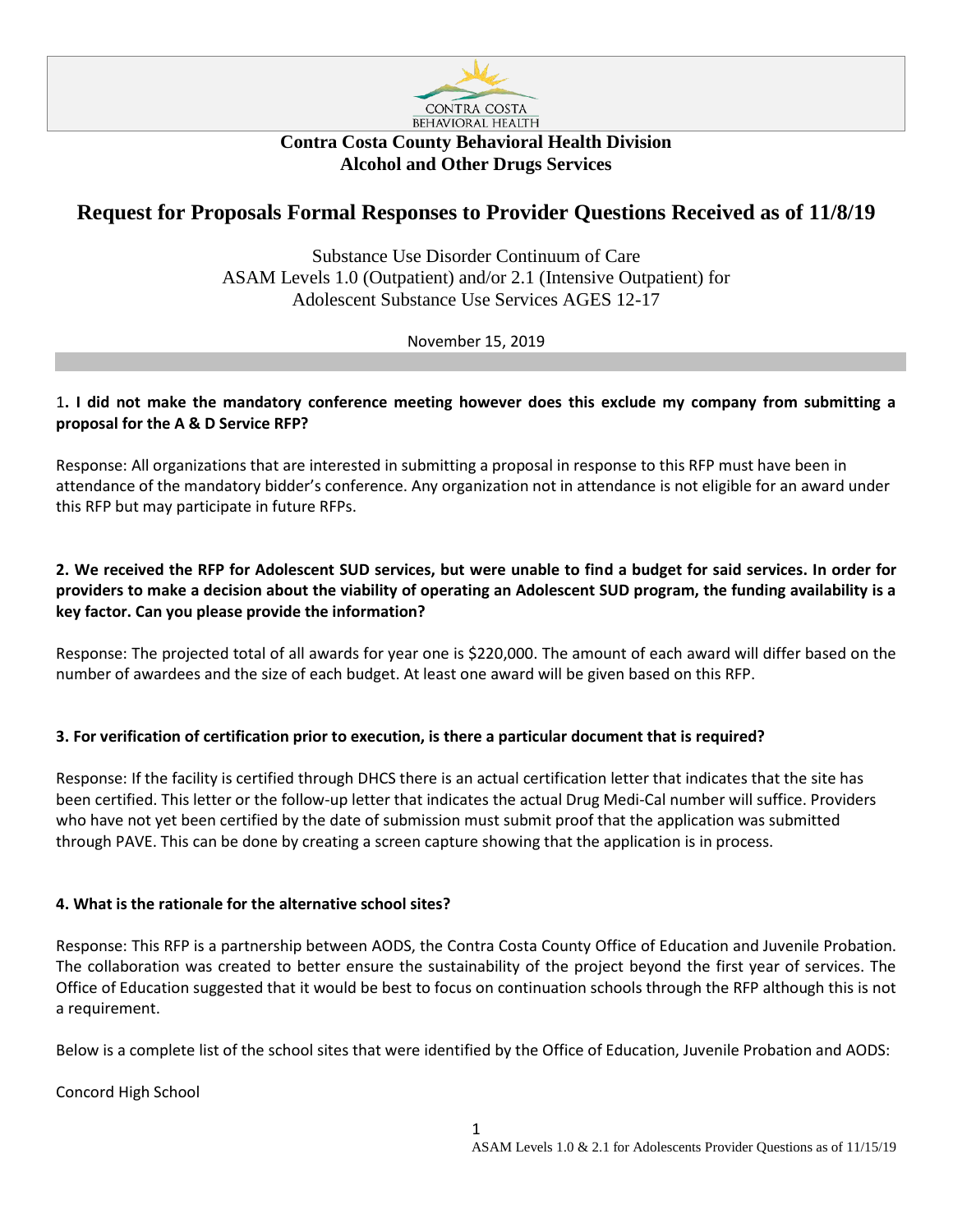Diablo Community Day School Deer Valley High School Kennedy High School Mt. Diablo High School Olympic Continuation High School Richmond High School Sylvester Greenwood Academy Vicente Continuation High School Vista High School

#### **5. Were the school locations chosen based on the need at that location?**

Response: The school locations were selected based on information from Juvenile Probation, demographic information for the particular area of the county, and anecdotal information from the schools.

#### **6. Are all of the schools continuation schools?**

Response: No, not all schools listed at potential sites are continuation schools.

# **7. Is it necessary to obtain a MOU or letter indicating the expectation to create a MOU with Juvenile Probation of the organization already has a relationship with Juvenile Probation?**

Response: In order to demonstrate the established relationship with Juvenile Probation, the organization should reference the number of referrals that are received each week directly from Probation. The provider shall also obtain a letter from Juvenile Probation indicating that the relationship already exists and will continue to exist beyond the execution of any potential contract with AODS.

#### **8. There is an issue with the Work Plan template located on the AODS web site. Only the first page of the template can be printed**

Response: The AODS Work Plan has been corrected and replaced in its entirety on the AODS web site. The file is now in Excel format and is fully functional.

# **9. There is not a sheet in the Work Plan specifically created for Recovery Services and Case Management. Do er just add a tab to the Work Plan?**

Response: Recovery Services and Case Management are not required services during the first year of the contract. Both services are only reimbursable for facilities that are Drug Medi-Cal certified which is not a requirement to be awarded a contract from this RFP. If the provider would like to include the two services in the proposal, either a separate Work Plan for the services may be submitted or additional columns added to the Work Plan. The inclusion of Recovery Services and Case Management will not factor into the selection of the awardee(s).